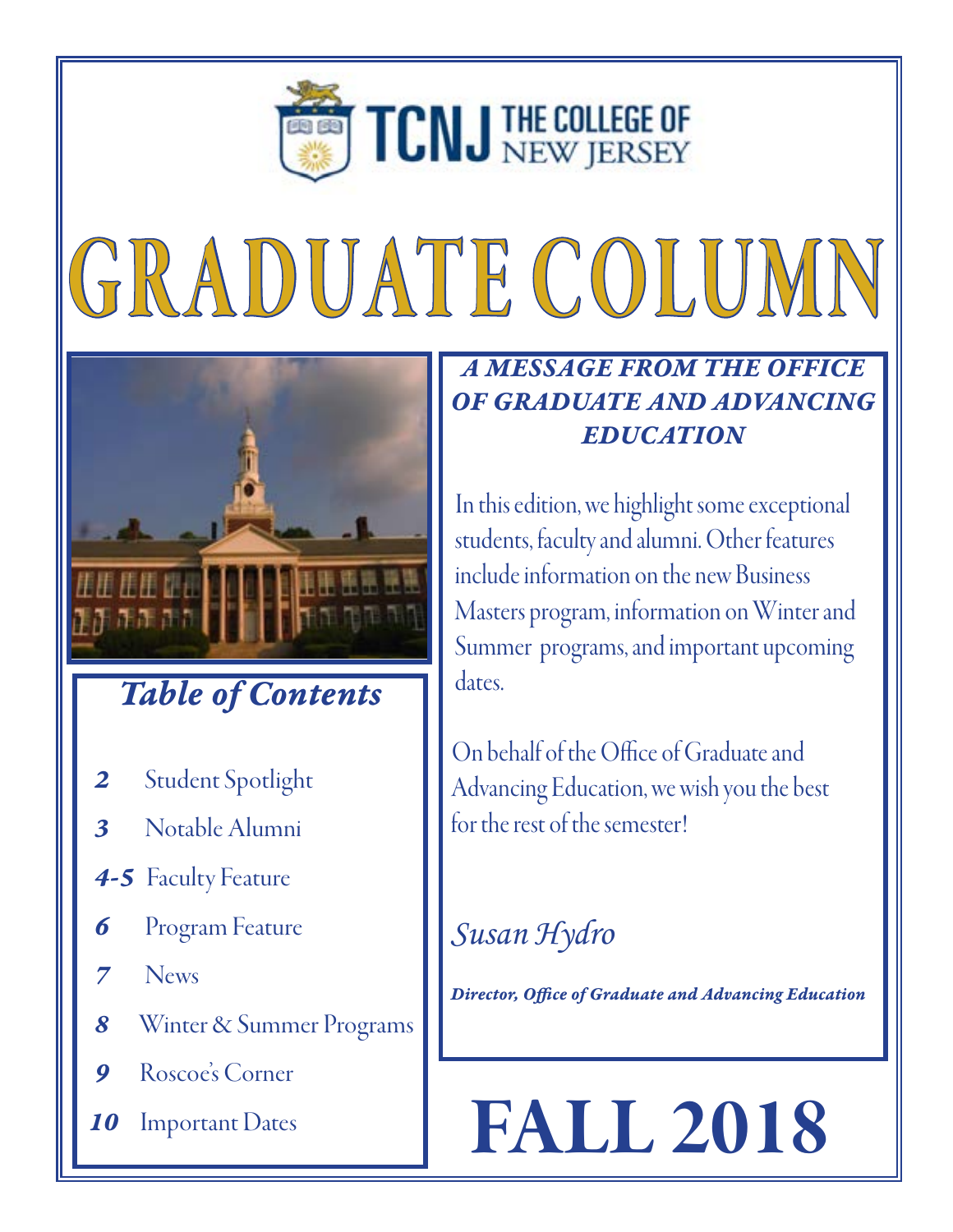### Student Spotlight

#### Brett Ratner, Integrative STEM Education program

Brett Ratner, previously graduated from TCNJ with his undergraduate degree in Interactive Multi- media and minor in Computer Science and now he's back at TCNJ, pursuing the M.Ed in TCNJ's Integrative STEM Education program. Launched in Summer 2016, this program allows students to explore design-centric and integrative approaches to problem-based learning.



#### On what it's like to be back at TCNJ:

"While I was attending TCNJ as an undergrad, it quickly felt like a second home to me. I had a big circle of friends and dedicated faculty who believed and supported in me. So to be back and take graduate courses here has been an incredible experience. I feel that same amazing support from my new friends and professors, all playing a part in the success of this next chapter in my life."

#### On his favorite graduate-level class so far:

"Throughout my time in grad school I have enjoyed many of my classes so far. All of these classes offer me new and exciting ways of thinking that have really [...]allow[ed] me to grow in becoming an educator. The STEM curriculum writing course stands out as my favorite course thus far. This course focused on creating our own STEM curriculum from start to finish. This was an area that I did not have a detailed knowledge base in at first but that just meant I had a lot of room to learn and grow."

#### On advice for future graduates:

"The advice I would give to future graduates is just go for it. You may be nervous about it being too difficult or are not sure if you can do it, don't let that stand in your way of pursuing an education in something you love. My undergrad degree does not directly translate to the knowledge I need for my masters, however; I am passionate about pursuing this masters program and am prepared to do what it takes to be successful."

#### A fun fact:

"Since high school, I knew TCNJ was where I wanted to go and since then it has been the only school I have ever applied to for both undergraduate and graduate school."





### Notable Alum

#### Nicole Dittmer, MA English '16

Nicole Dittmer is a recent graduate from TCNJ's MA English program in 2016. Since then she has published numerous articles pertaining to class identity and social construct, as well as the Salem Witch Trials. Now, she's back at TCNJ as an adjunct ready to inspire future writers and journalists.

How has TCNJ, particularly the MA English program, enriched your career?: "From the moment I was accepted into the program, I was given support and constructive criticism from every source possible. I was provided with various perspectives of, and approaches to, literature, and was introduced to studies that I never knew existed. Through the program I developed a new understanding and passion for my subject matter and was granted the ability to share my knowledge with others. While the structure and program courses enhanced my skillset, the ultimate enrichment came from the professors. The faculty and staff of the English Department were the predominant influencers to my career. They were the people who guided me and told me when my theories should be expounded upon, or when I should just throw them in the bin; their support was, and remains, invaluable."

#### Do you have any advice for current graduate students, either in the MA English program or in general?:

"The best advice I can give students, both in the MA English program and in general is: Do not give up! There may be times when you are struggling and feel like the world is against you; whether there are personal hardships you are facing or have an overwhelming sensation that you are not good enough to continue: Keep pushing forward, it will be worth it. I also highly recommend reaching out to your professors and building up relationships during your college career. These connections will provide the necessary self-strength to succeed and the ability to focus on the positivity of all your hard work."

#### On her recent publications:

"I just completed two articles for publication: The first entitled, "I Will be With You on Your Wedding Night" The Infertile Frankenstein: Eugenics and the Sterilization of Victor Frankenstein, and the second article, Malignancy of Goneril: Nature's Powerful Warrior."

#### As an adjunct within the English department, what is it like to be back?:

"Honestly, it feels like I have never left! I have been a member of the TCNJ community since 2012 when I transferred in to the English/Secondary Education undergraduate program. When I graduated in 2014, I immediately enrolled in the English MA program, graduated again in 2016, and then started teaching my own courses in 2017. The only time I have been away from the campus was from Fall 2016 to Fall 2017, and I must say that I missed TCNJ during that time. So, to answer your question, I feel like I am home."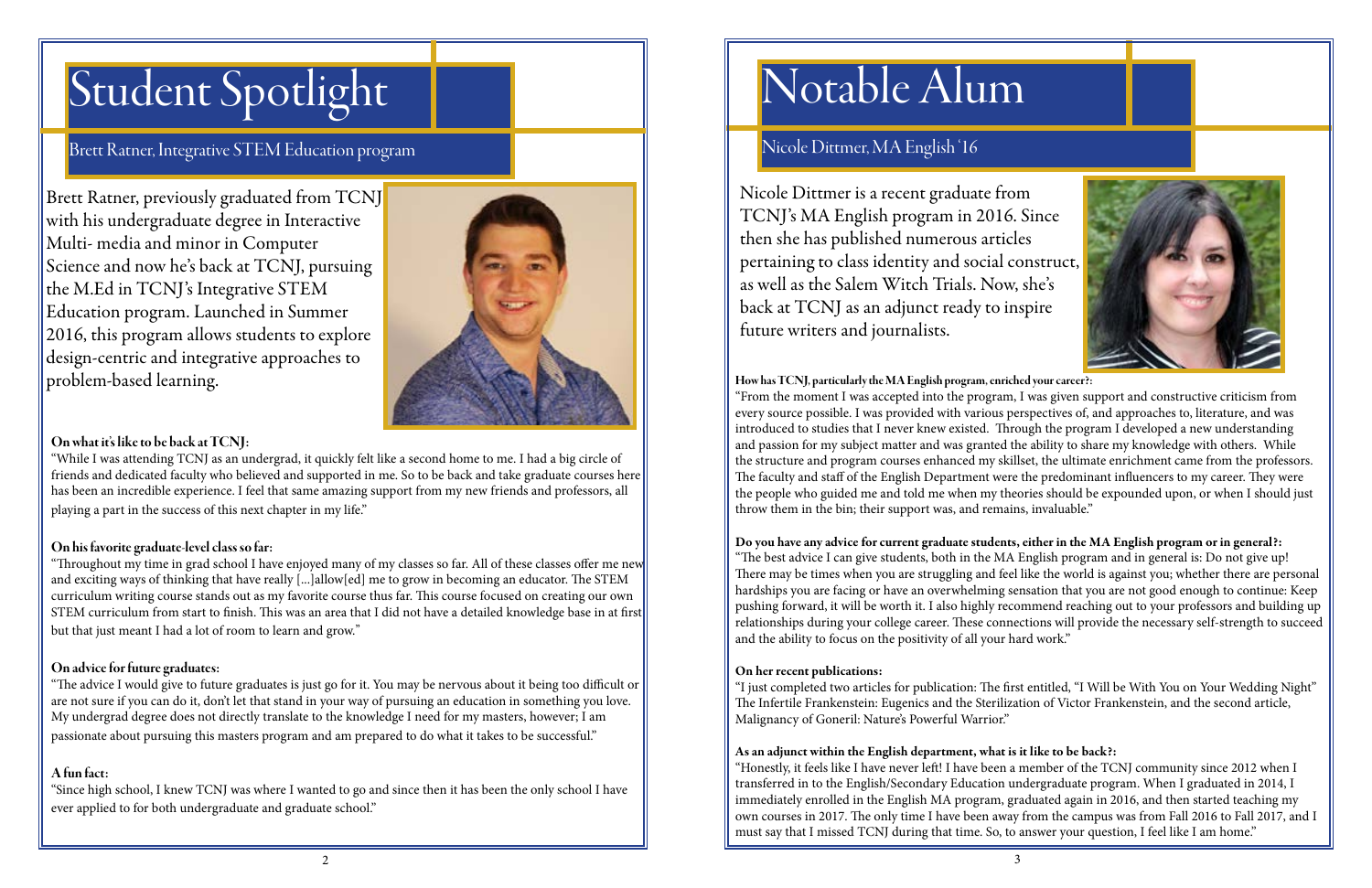### Faculty Feature

#### Dr. Tabitha Dell'Angelo, Professor Urban Education

#### Dr. Tabitha Dell'Angelo, Professor Urban Education *(continued)*

Dr. Tabitha Dell'Angelo is a professor of Urban Education within the School of Education. Her research centers on urban education, specifically focusing on the experiences of teachers and social justice in the classroom. Her most recent study involves working with Urban Education alumni to highlight and communicate key findings of teaching experiences within urban settings. The findings have since been personified through two plays and two comics, brought to life by the assistance of Maria DeGenova, a Fine Arts undergraduate. I had a chance to chat with Dr. Dell'Angelo to find out more.



What inspired you to communicate your findings of urban education alumni through mediums such as plays and comic illustrations?

"First, I love to express myself artistically. My fondest memories from childhood are drawing and writing plays and acting. In my current position, my research is focused on finding ways to support teachers and the students and communities they serve. But, traditional publishing outlets for faculty are academic journals that teachers don't often read. I wanted to find ways to communicate the ideas from my research in ways that reach a wider audience and spark discussion not only among academics but also in communities of teachers, parents, and community members. I thought that staging a play and having the audience experience the data in that way could be really powerful. And, it was. So many audience members approached me after the shows to say how much what they saw on stage resonated with them. Then again, staging a play is not always practical. Finding space and actors can be a challenge. That led me to think about other creative ways that I could share these data. I met a cartoonist at a conference a few years ago and was immediately drawn to that medium. However, I don't have the illustration skills needed to do the work well. At around the same time I was leading an FSP (Freshman Seminar Program) that had several visual artists. One in particular, Maria DeGenova, stood out to me as someone who would "get it". Luckily for me, she agreed to illustrate two of the plays and we have turned them into comics that tell the story of new teachers in high needs contexts."

"The two plays were both interpreted as comics. The first, ["I Am A Teacher"](https://www.comicsgrid.com/articles/10.16995/cg.115/) tells the story of a new teachers' critical self-reflections. Four teachers are portrayed in the play and comic, but they represent more than a dozen teachers who were interviewed. That work is about the internal dialogue that new teachers experience and how they make sense of their experiences by reflecting on their own identity. It also attempts to communicate the sense of family and humor that the students and graduates feel toward one another. The second work, "Down the Rabbit Hole: A fantastical first year of teaching" is about the transition from a teacher education program to the classroom. This work reflects the surreal nature of that transition as well as presenting many of the challenges that our graduates expressed having to confront in their first few years. These challenges include standardized curriculum, pressure from administration, teacher performance standards, and the tension between following directives and doing what you feel is right for your students."



#### Based on your study, what have been some key findings in your research?



They are not caught off guard by the realities of historically underperforming schools and they approach these contexts with an asset lens -- meaning they don't enter their positions thinking about what is wrong with the school or the children. Instead, they look for and use the strengths of the community as a way to support student learning. The teachers from our program, overwhelmingly fall into a category that a respected scholar in our field calls ["Ridas"](https://www.tandfonline.com/doi/abs/10.1080/09518390701630767?journalCode=tqse20). Our graduates are militant about social justice and demonstrate a radical love for their students. They have also built strong habits of mind like constantly engaging in critical self-reflection as well as thinking like a researcher in their classrooms. They try new methods, look closely at what is working and with whom and adjust as needed."

"A few key findings from my study are that the graduates of our urban education program know and expect that they will face challenges in their practice. The teachers coming out of our program reject deficit model thinking and are willing and open to devising and implementing creative solutions to support their students. Continued on pg. 5

## Faculty Feature

#### You mention that two plays and several comics were composed based on your study, can you please elaborate on them and the message they capture?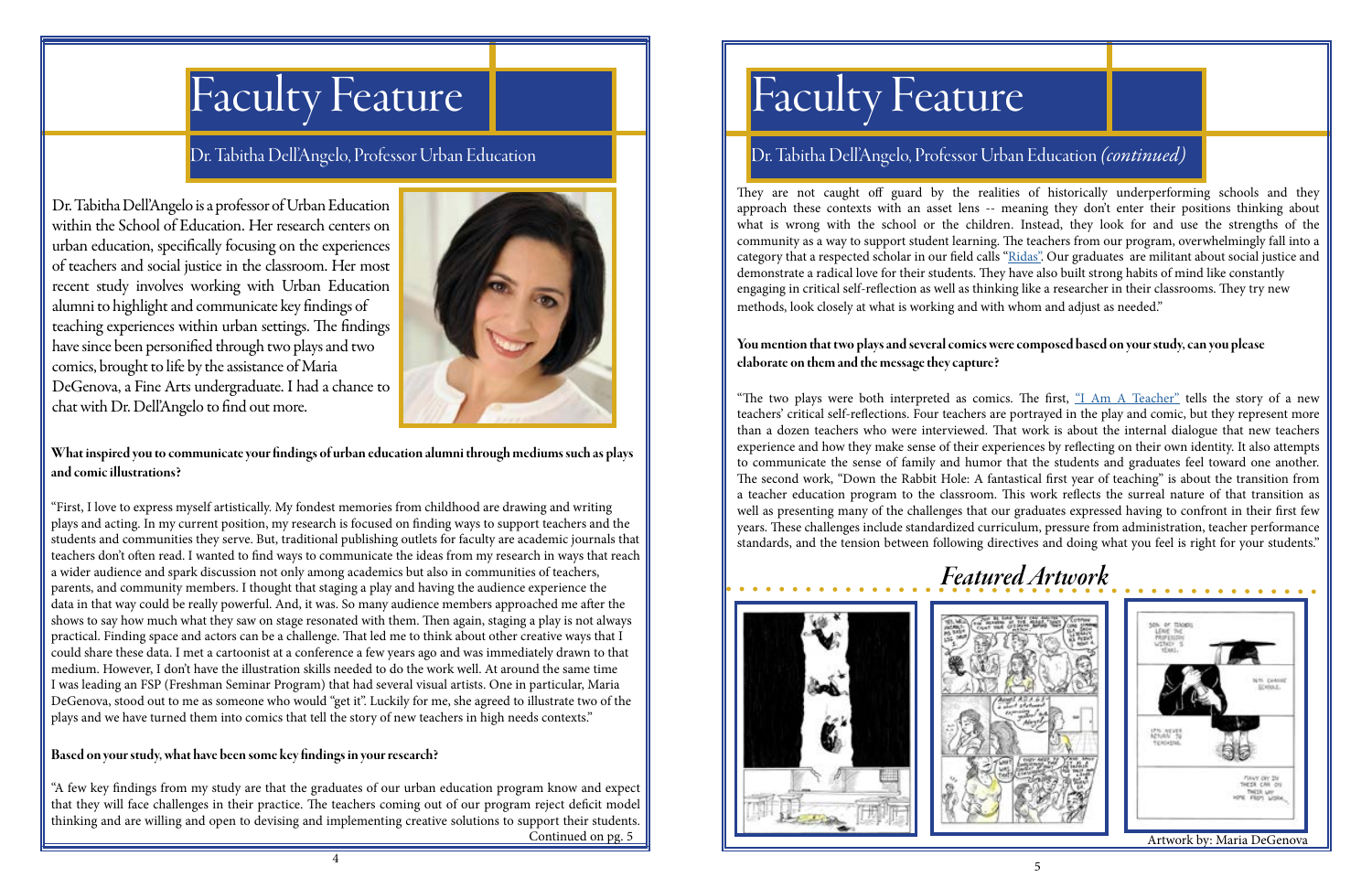## Program Feature

### School of Business MBA Program



Starting in Fall 2019, TCNJ will be offering a Master of Business-Administration (MBA) program with specializations in Data Analytics, Finance, and Strategy, Innovation and Leadership. With great anticipation, the new MBA program seeks to cater to the ever-growing global market, prepping our students for the future of business. The three track program looks to assess social and global markets, critically analyze big data and market implications, develop analytical strategies, and seize strategic investment opportunities.

TCNJ's Business faculty are highly-skilled, highly-trained, and highly-passionate. Their expertise covers many fields, including quantitative analysis, corporate finance, international markets, hedging, banking, derivatives securities, financial policy, and strategic investing. As experienced teacher-scholars, the faculty offers invaluable insight into the specifics behind how assets are invested, people are managed, and products are developed.

*The program consists of a three track option:*

~Data Analytics

~Finance

~Strategy, Innovation, and Leadership (*In development*)

*Classes will be offered in a T-Style hybrid format that can be completed in two years. Year1: Students complete seven course sequence in chosen specialization Year 2: Students complete seven core courses to learn how to navigate broad executive decisions*

> The priority deadline to apply for Fall 2019 matriculation is December 1, 2018 The final deadline to apply for Fall 2019 matriculation is August 1, 2019. For further program information contact mba@tcnj.edu

## News & Accomplishments

TCNJ awarded \$500,000 competitive grant for collaborative project led by the Division of Information Technology and School of Science

#### Joana Matilde Almeida Couto

current student in the MA Counselor Education Clinical Mental Health program

Awarded an \$8,000 Counseling Fellowship from [NBCC](https://nbcc_foundation.informz.net/informzdataservice/onlineversion/ind/bWFpbGluZ2luc3RhbmNlaWQ9NjgyNzA5NyZzdWJzY3JpYmVyaWQ9OTE4MDQzNDc5) and Affiliates to support her education and facilitate her service to underserved minority populations, with a specific focus on transition-age youth (ages 16–25)

Luz Rios

graduate of the School of Education and current teacher at Grant Elementary in Trenton, NJ

Published her first children's book, ["The Nightingale's Song"](https://www.amazon.com/Nightingales-Song-Luz-C-Rios/dp/1732254303/ref=sr_1_1?ie=UTF8&qid=1537284963&sr=8-1&keywords=luz+rios+nightingales+song)

#### Elizabeth Elko

graduate of the School of Education and current high school teacher at Barneget High School

Participated in a study, *Reach Before You Teach*, a program designed to interact and connect with students across curriculum content. She has since been nominated for an EMMY by [Classroom Close-Up](http://classroomcloseup.org/segments/reach-before-you-teach/).

*Highlights and accomplishments of current students, alum, and departments.*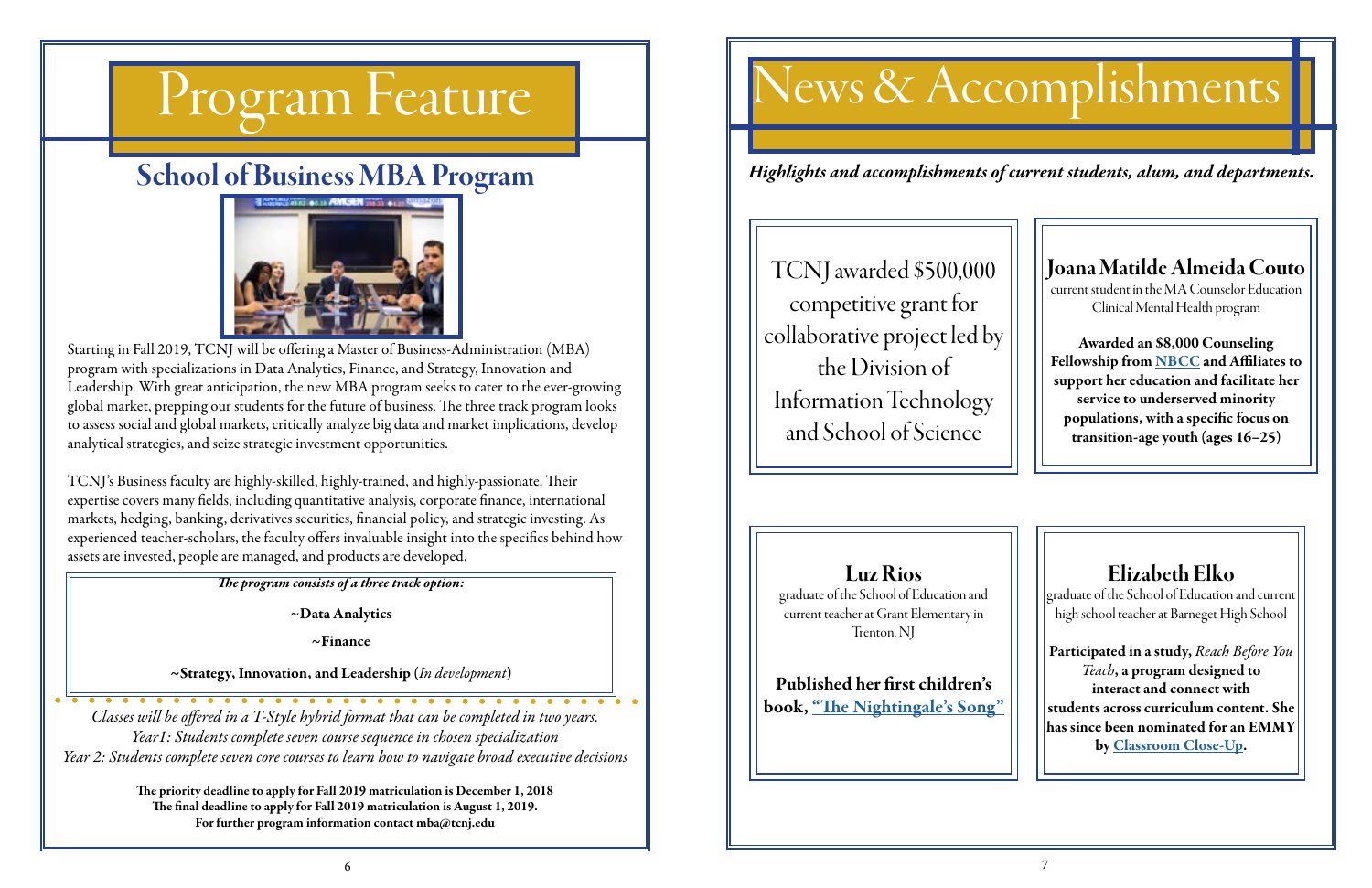### Winter & Summer Programs

8



\*Inter-Library Loan

\*Research Journals

\*Scholarly Articles

\*Reference Desk Assistance

\*Perfect for Finals resources

### lust for Fun!

| 9 |   |   |   |   | 3 |   |   |
|---|---|---|---|---|---|---|---|
|   |   |   |   | 6 | 9 |   |   |
|   |   |   | З |   |   | 7 | 6 |
|   |   |   |   | 5 |   |   | 2 |
|   | 5 | 4 | 1 | 8 | 7 |   |   |
|   |   | 7 |   |   |   |   |   |
| 1 |   |   | 9 |   |   |   | 8 |
|   | 2 | З |   |   |   |   |   |
|   | 9 |   |   |   |   | 5 | 4 |

*Office of Graduate and Advancing Education* Green Hall, Room 111

*Blended learning (BL):* a combination of online and in-class learning; gives students the opportunity to have face-to-face time with their professors and fellow classmates, but also allows them more flexibility to take the courses at their own pace

Many schools and departments offer a variety of courses during summer and winter sessions. These courses are offered in various formats:

*Online (OL):* courses taken completely online for students who may be unable to travel to campus or who are looking for a more convenient option

*On-campus (P):* courses for students who prefer to complete courses in a traditional setting and format with full face-to-face time with professors

*Travel*: courses allow for face-to-face classes, while simultaneously broadening geographical horizons and earning credit





For more information, visit *summer.tcnj.edu* and *winter.tcnj.edu*



### *Enroll in Classes Today!! Winter Session January 7th-25th\**



\*Some blended or online learning courses may run the full length of the winter term (12/24/2018 – Sunday, 1/27/2019). Check PAWS for the most up-to-date information.